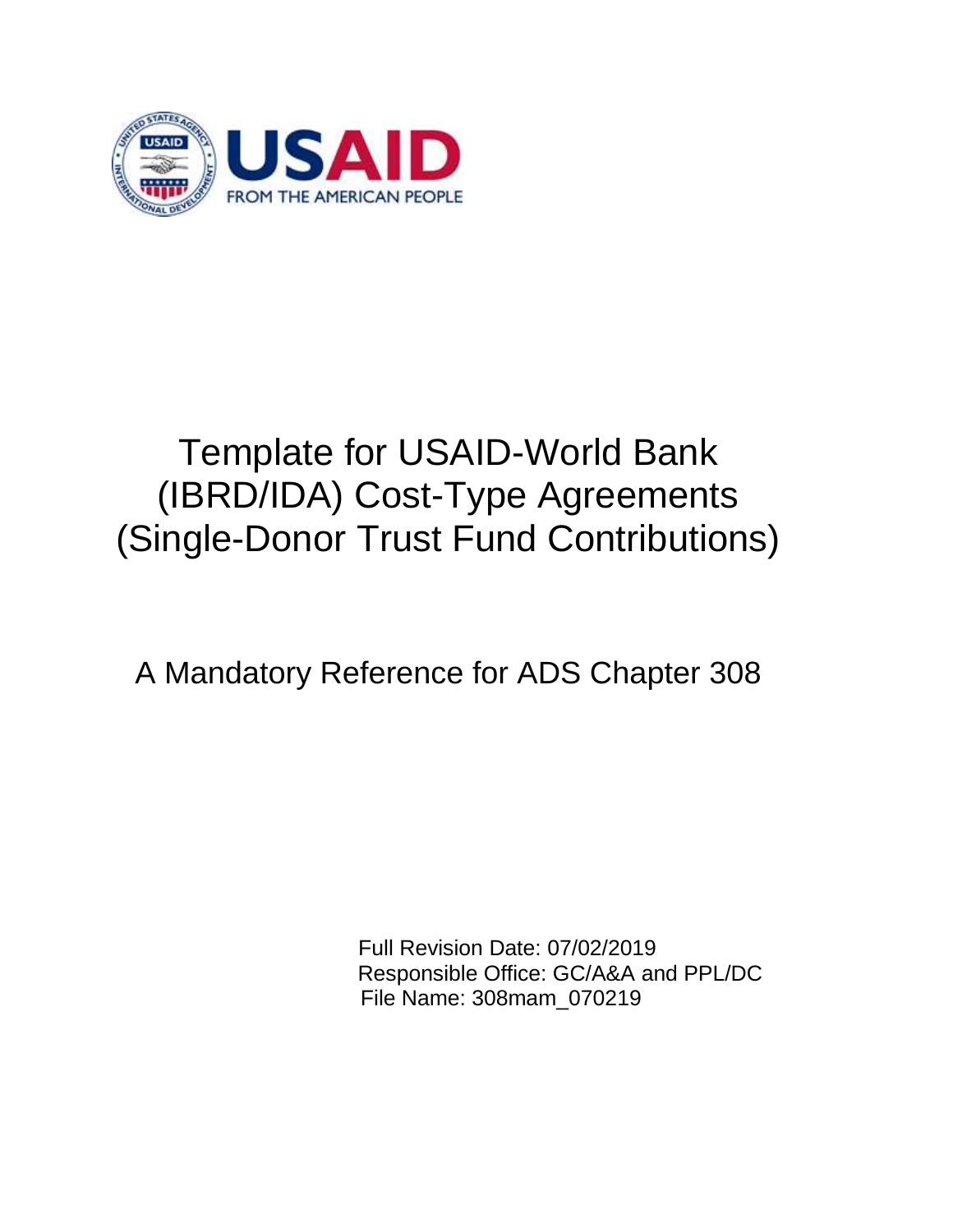



## *Administration Agreement between United States Agency for International Development and the [International Bank for Reconstruction and Development] [the International Development Association] concerning the [insert TF name] Single-Donor Trust Fund [USAID Agreement No.]*

## [**Bank Trust Fund No.]**

The United States Agency for International Development ("USAID") hereby provides, under the "other transaction" authority contained in the Foreign Assistance Act of 1961, as amended, to [the International Bank for Reconstruction and Development and the International Development Association] (collectively, "the Bank" or the "World Bank") the sum of US\$ *[insert*  amount and currency written out in words]<sup>1</sup>) to support the "[insert Trust *Fund name]"* (the "Trust Fund") as described in Attachment 1 ("the Schedule") and in Attachment 2 (the "Trust Fund Description") [USAID intends to make available via formal amendment a total estimated amount of US\$ [*insert numerical amount* ] subject to availability of funds over a period of [*insert numerical amount* years.<sup>[2</sup>]

The Bank will administer the Trust Fund in accordance with the terms and conditions as set forth in the Schedule, the Trust Fund Description, and the Standard Provisions set forth in Attachment 3 (together, "the Agreement").

This Agreement is effective and obligation is made as of the date of the last signature. The funds provided under this Agreement will finance [activities/a program] in support of the Trust Fund objectives during the period set out in the Schedule.

The Bank and USAID each represents, by confirming its agreement below, that it is authorized to enter into this Agreement and act in accordance with these terms and conditions.

 $\overline{\phantom{a}}$ <sup>1</sup> This is the amount that is "obligated" by USAID (and hence available to the Bank for expenditure) in respect to the Agreement.

<sup>&</sup>lt;sup>2</sup> This is the amount that is expected/estimated to be contributed by USAID over a longer period in respect of this Agreement, which is different from the amount "obligated" by USAID.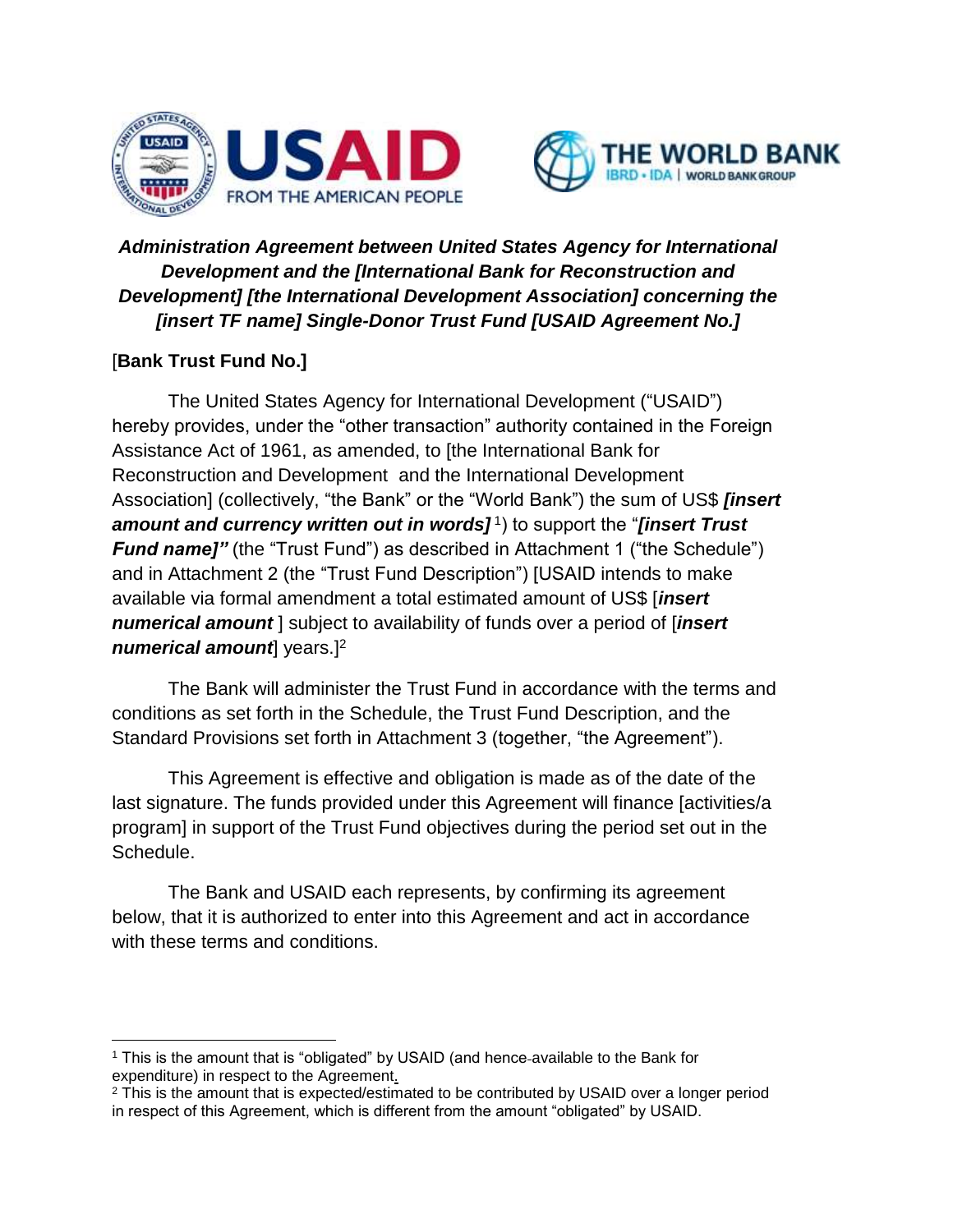## **[INTERNATIONAL BANK FOR RECONSTRUCTION AND DEVELOPMENT] [INTERNATIONAL DEVELOPMENT ASSOCIATION]**

| By:                    |                                      |  |  |  |
|------------------------|--------------------------------------|--|--|--|
| Name: ________________ |                                      |  |  |  |
| Title:                 | <u> 1986 - Johann Barbara, martx</u> |  |  |  |
| Date:                  |                                      |  |  |  |

#### **UNITED STATES AGENCY FOR INTERNATIONAL DEVELOPMENT**

By: \_\_\_\_\_\_\_\_\_\_\_\_\_\_\_\_\_\_\_\_\_\_\_\_\_\_\_\_\_\_\_\_

Name: \_\_\_\_\_\_\_\_\_\_\_\_\_\_\_\_\_\_\_\_\_\_\_\_\_\_\_\_\_\_\_\_

Title: \_\_\_\_\_\_\_\_\_\_\_\_\_\_\_\_\_\_\_\_\_\_\_\_\_\_\_\_\_\_\_\_

Date: \_\_\_\_\_\_\_\_\_\_\_\_\_\_\_\_\_\_\_\_\_\_\_\_\_\_\_\_\_\_\_\_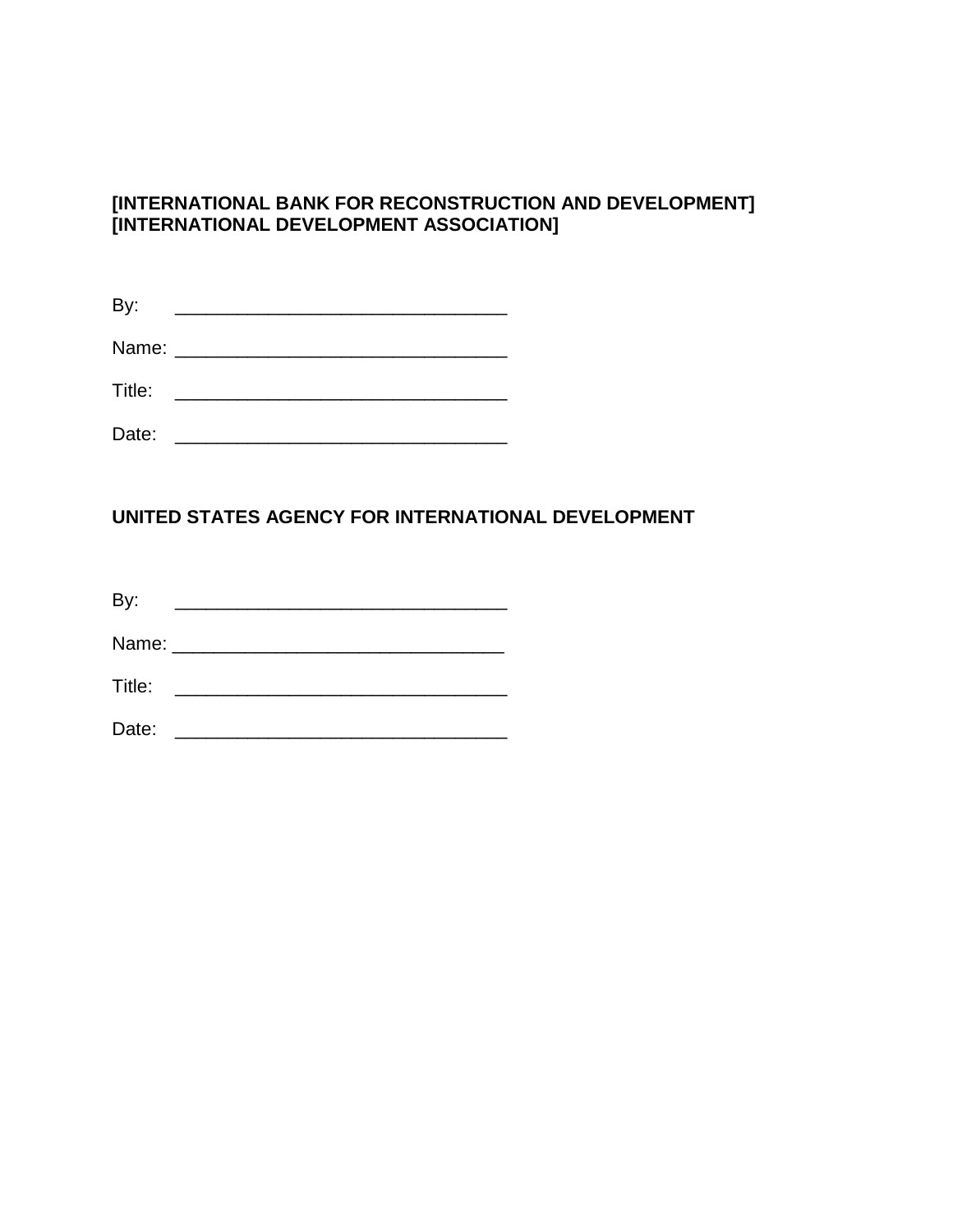## **USAID FISCAL DATA**

| For Mission Actions:    |  |
|-------------------------|--|
|                         |  |
| Appropriation: ________ |  |
| Dudest Dies Cades       |  |

| $\mu$                           |  |
|---------------------------------|--|
| <b>Budget Plan Code:</b>        |  |
| Assistance Objective No.: _____ |  |
| Total Obligated Amount:         |  |
| Total Estimated Amount: ___     |  |
| Paying Office:                  |  |
|                                 |  |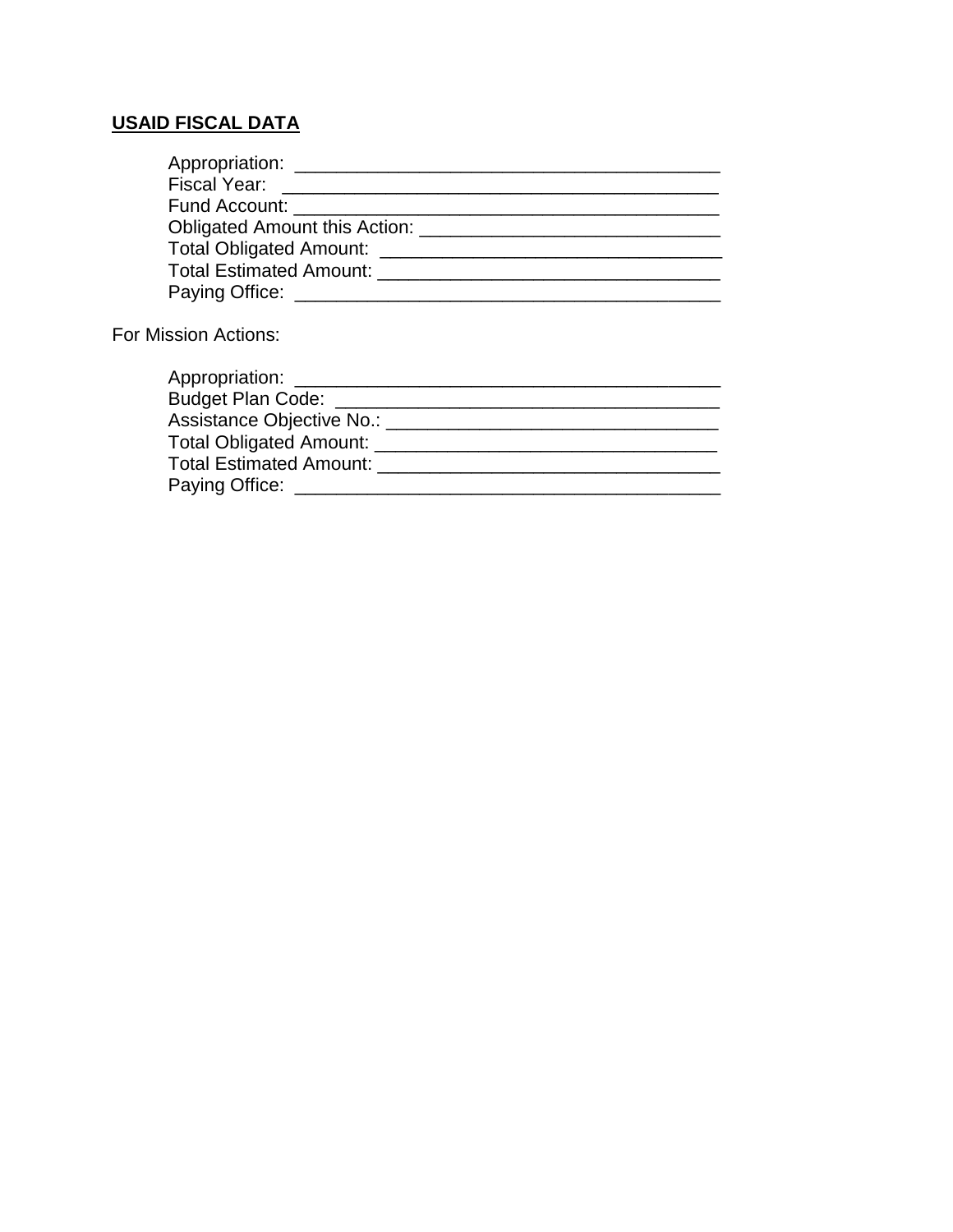## **Attachment 1**

## **Schedule**

#### A. Purpose of the Agreement

The purpose of this Agreement, as more specifically described in the Trust Fund Description, is to finance activities in support of the [*insert Trust Fund name*].

#### B. Period of the Agreement

The effective date of this Agreement is as of the date of the last signature. The end-disbursement date (expiration date) of this Trust Fund is [date].

## C. Amount of Contribution and Payment

- 1. USAID hereby obligates the amount of US\$ [*insert numerical*  **amount** for purposes of this Agreement.
- 2. Payment will be made to the Bank in accordance with procedures set forth below and in the Standard Provisions - Payment (Periodic Advance).<sup>3</sup>
- 3. Payment will be made to the Bank by bank transfer into such bank account designated by the Bank. When making each such transfer, USAID will instruct its bank to include in its payment details information (remittance advice) field of its SWIFT payment message information indicating: the amount paid, that the payment is made by USAID for [TF number] (the \_\_\_\_\_\_\_\_[insert Trust Fund name] Trust Fund), and the date of the deposit (the "Deposit Instruction"). In addition, USAID will provide a copy of the Donor's Deposit Instruction to the World Bank's Accounting Trust Funds Division by e-mail sent to tfremitadvice@worldbank.org or by fax sent to (202) 614-1315.
- 4. The Bank will send a call for funds to USAID under Paragraph B of the Standard Provision titled "Payment (Periodic Advance)".

## D. Indicative Budget

The following is the indicative budget for the Trust Fund. Revisions to this Budget may be made only in accordance with the Standard Provision of this Agreement entitled Trust Fund Budget Limitations and Revisions."

 $\overline{\phantom{a}}$ <sup>3</sup> The Bank always uses the Payment – Periodic Advance modality.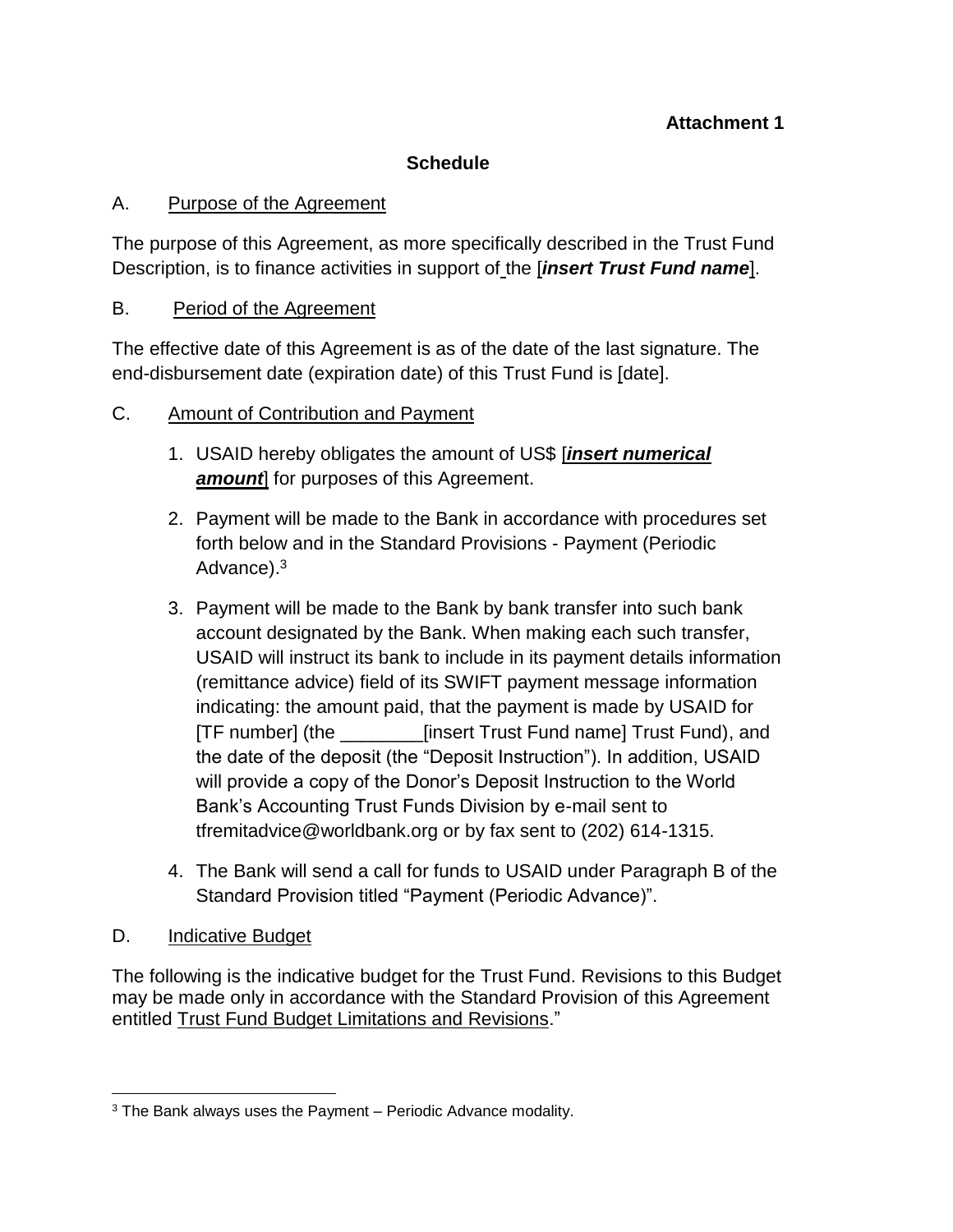| <b>Trust Fund Budget<sup>4</sup></b> |                                  |                                 |  |  |
|--------------------------------------|----------------------------------|---------------------------------|--|--|
|                                      | <b>Obligated Amount</b>          | <b>Expected Total</b>           |  |  |
|                                      | <b>Available for Expenditure</b> | <b>Estimated Amount over</b>    |  |  |
|                                      |                                  | Life of Trust Fund <sup>5</sup> |  |  |
| <b>Bank-Executed (BE)</b>            |                                  |                                 |  |  |
| Component 1:                         |                                  |                                 |  |  |
| [Component 2:]                       |                                  |                                 |  |  |
| [Component 3:]                       |                                  |                                 |  |  |
| Subtotal (BE)                        |                                  |                                 |  |  |
| <b>Recipient Executed</b>            |                                  |                                 |  |  |
| (RE)                                 |                                  |                                 |  |  |
| [Component 4:]                       |                                  |                                 |  |  |
| [Component 5:]                       |                                  |                                 |  |  |
| Subtotal (RE)                        |                                  |                                 |  |  |
| Trust Fund Fee (5-2%                 |                                  |                                 |  |  |
| graduated cost recovery              |                                  |                                 |  |  |
| fee assessed on RE)                  |                                  |                                 |  |  |
| <b>Total Trust Fund</b>              |                                  |                                 |  |  |
| <b>Budget</b>                        |                                  |                                 |  |  |

## E. Progress Reporting

The Bank will provide USAID with **[**annual] [semi-annual] written progress reports [by  $\frac{1}{2}$ ]<sup>6</sup> [by [and \_\_\_\_\_\_\_\_\_\_\_\_]. The progress reports will be provided with reference to the indicative Results Framework for the Trust Fund, as defined in paragraph 4.1 of Attachment 2. Within (6) months of the End Disbursement Date, the Bank will provide USAID with a final narrative progress report for the Trust Fund.

Such report should be [mailed or emailed] to:

[Name, Title, Address, Tel, and Email Address]

One copy of the final report required by this Agreement must be provided to the Development Experience Clearinghouse. Submission instructions can be found at: **[http://dec.usaid.gov.](http://dec.usaid.gov/)** 

The title page of all reports forwarded to USAID must include a descriptive title, the author's name, Agreement number, the project number and title, the Bank's

 $\overline{\phantom{a}}$ 4 Include aggregate amounts per component and, as applicable, administrative fees.

<sup>5</sup> For Trust Funds that will be incrementally funded, this column should include expected funding for additional years up to a total estimated amount, if applicable and for planning purposes only. <sup>6</sup> Include month(s) and day(s), as applicable.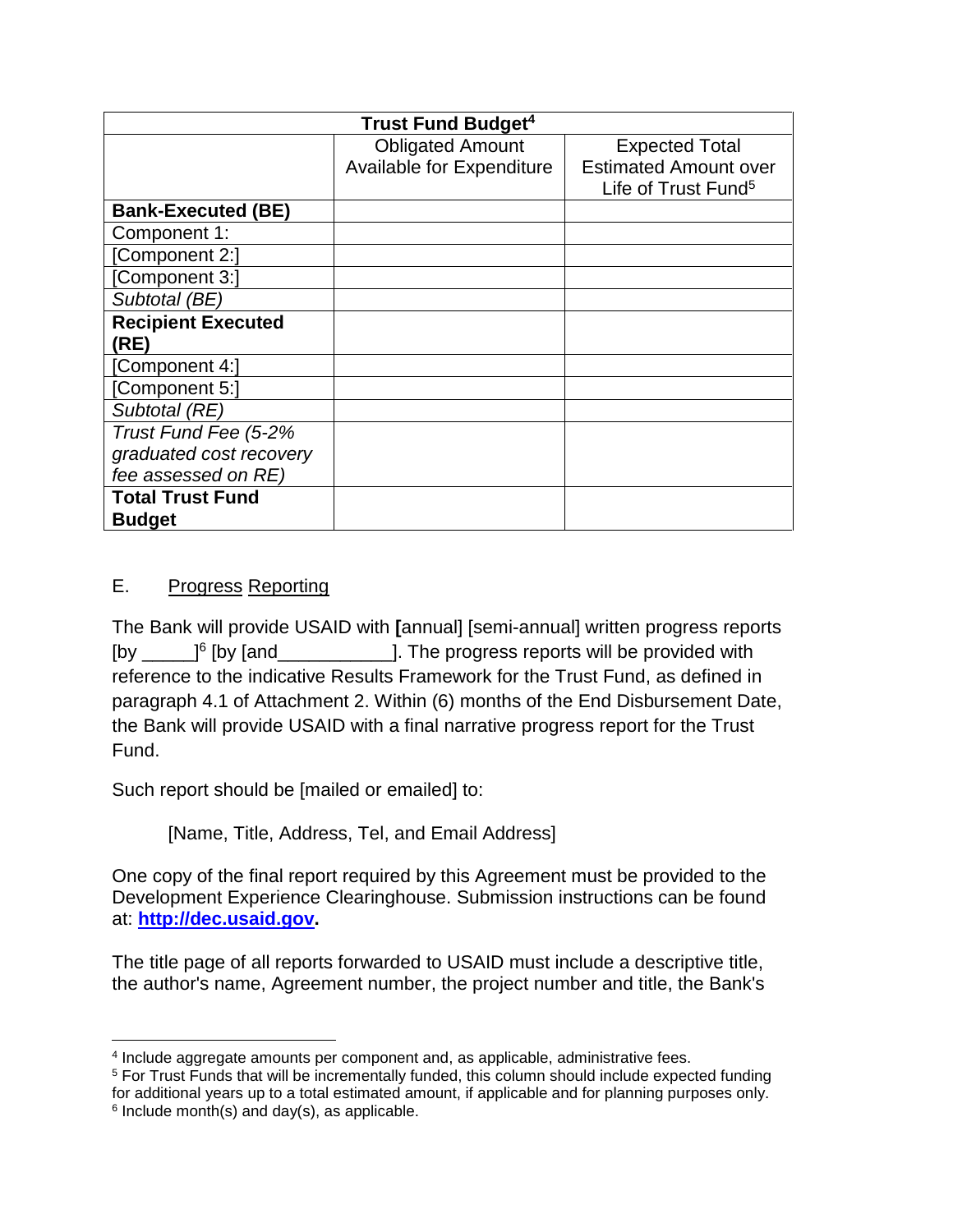name, the name of the USAID office, and the publication or issuance date of the report.

## F. Cost Recovery Arrangements

 $[(a)^7$  The Bank will, as administrator of the Trust Fund, enter into one or more grant agreements (the "Grant Agreements") with recipients (the "Recipients") consistent with the purposes of this Agreement and on the terms and conditions set forth in the Grant Agreements. For Recipient-executed activities, the Bank will calculate a fee each time funds (the "Contribution Amount") from the Trust Fund become committed under a Grant Agreement. Such commitment will occur when such Grant Agreement is fully countersigned (the "Calculation Date"). The fee so calculated by the Bank will be based on the cumulative total of funds from the Trust Fund committed under all Grant Agreements that have been fully countersigned on or prior to the Calculation Date (the "Cumulative Contribution Total"). The calculated fee will depend on where the Cumulative Grant Total stands as the Grant Amount is added and will be determined in accordance with the following schedule:

- **1)** 5% of any portion of the Contribution Amount that results in a Cumulative Contribution Total below or equal to US\$50 million or equivalent; plus
- **2)** 4% of any portion of the Contribution Amount that results in a Cumulative Contribution Total above US\$50 million or equivalent and below or equal to US\$500 million or equivalent; plus
- **3)** 3% of any portion of the Contribution Amount that results in a Cumulative Contribution Total above US\$500 million or equivalent and below or equal to US\$1 billion or equivalent; plus
- **4)** 2% of any portion of the Contribution Amount that results in a Cumulative Contribution Total above US\$1 billion or equivalent.

Following each Calculation Date, the Bank will deduct from the Trust Fund, and retain for its own account, the fee as set forth above. Contribution Amounts may not exceed the balance of uncommitted funds in the Trust Fund net of the related fee.]

 $[(a)]$   $[(b)]^8$  At the time of the World Bank's signature of this Agreement, the Indirect Rate (as defined in the Trust Fund Description) is 17%.

 $\overline{\phantom{a}}$ <sup>7</sup> Add this section if the Trust Fund finances Recipient-executed activities.

<sup>&</sup>lt;sup>8</sup> Add this section if the Trust Fund finances Bank-executed activities.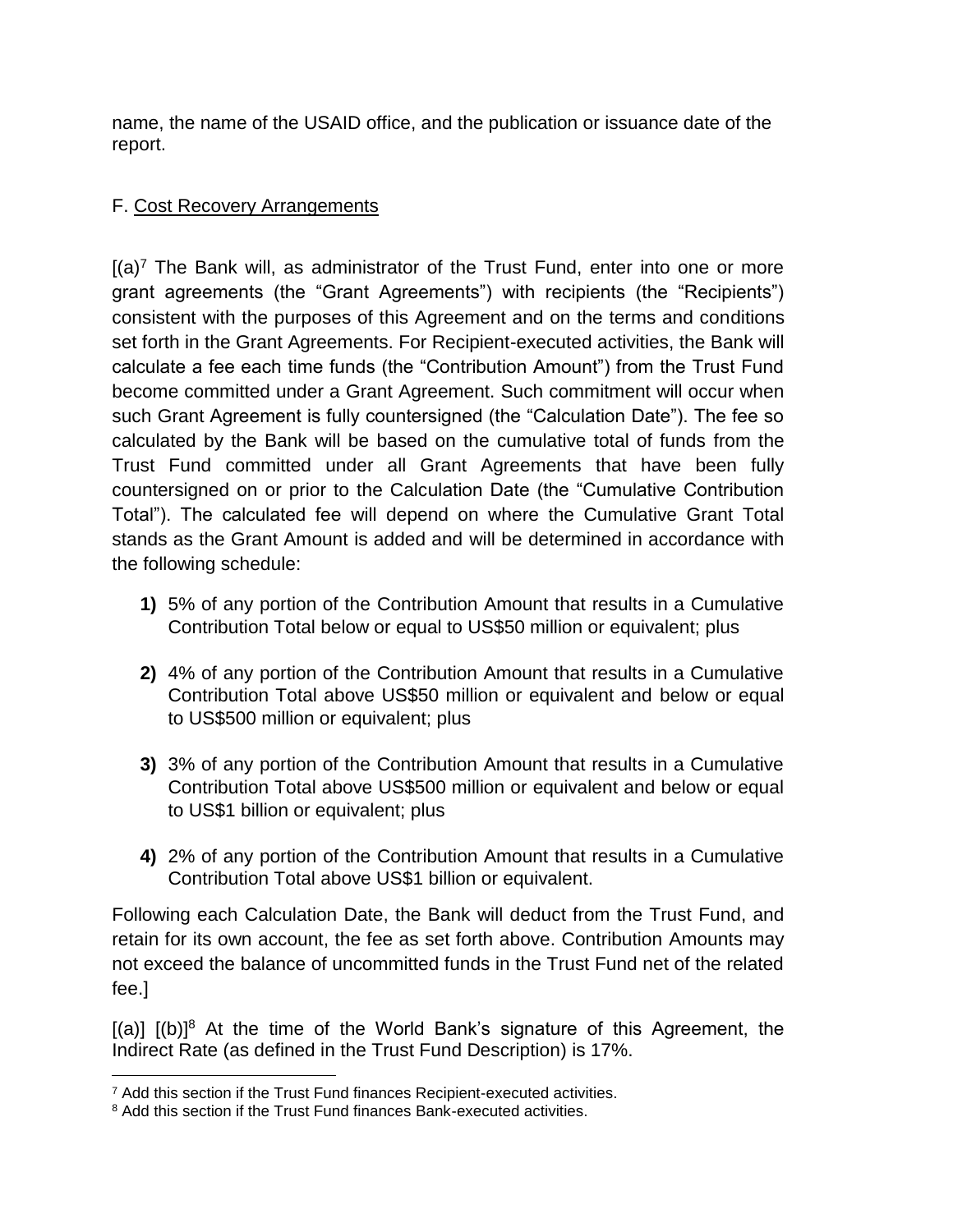## G. Communication and Addresses

Except as provided for in Paragraph E above, any notice, request, or other communication to be given or made under this Agreement will be in writing and delivered by mail, or email to the respective party's address specified below or at such other address as such party notifies in writing to the other party from time to time:

For the Bank:

| Name: ______________________        |
|-------------------------------------|
|                                     |
| Unit/Department: __________         |
| The World Bank                      |
| 1818 H Street, NW                   |
| Washington, DC 20433                |
| U.S.A.                              |
| Tel: _________________________      |
| Email: _________________________    |
|                                     |
| For USAID:                          |
| <b>Agreement Officer:</b>           |
| Name: _________________________     |
|                                     |
|                                     |
| Address: _______________________    |
|                                     |
|                                     |
| Agreement Officer's Representative: |
| $N \sim 2$                          |

| Title: __________________________ |  |  |
|-----------------------------------|--|--|
| Office: ______________________    |  |  |
| Address: ____________________     |  |  |
| Tel: ______________               |  |  |
| Email: _____________________      |  |  |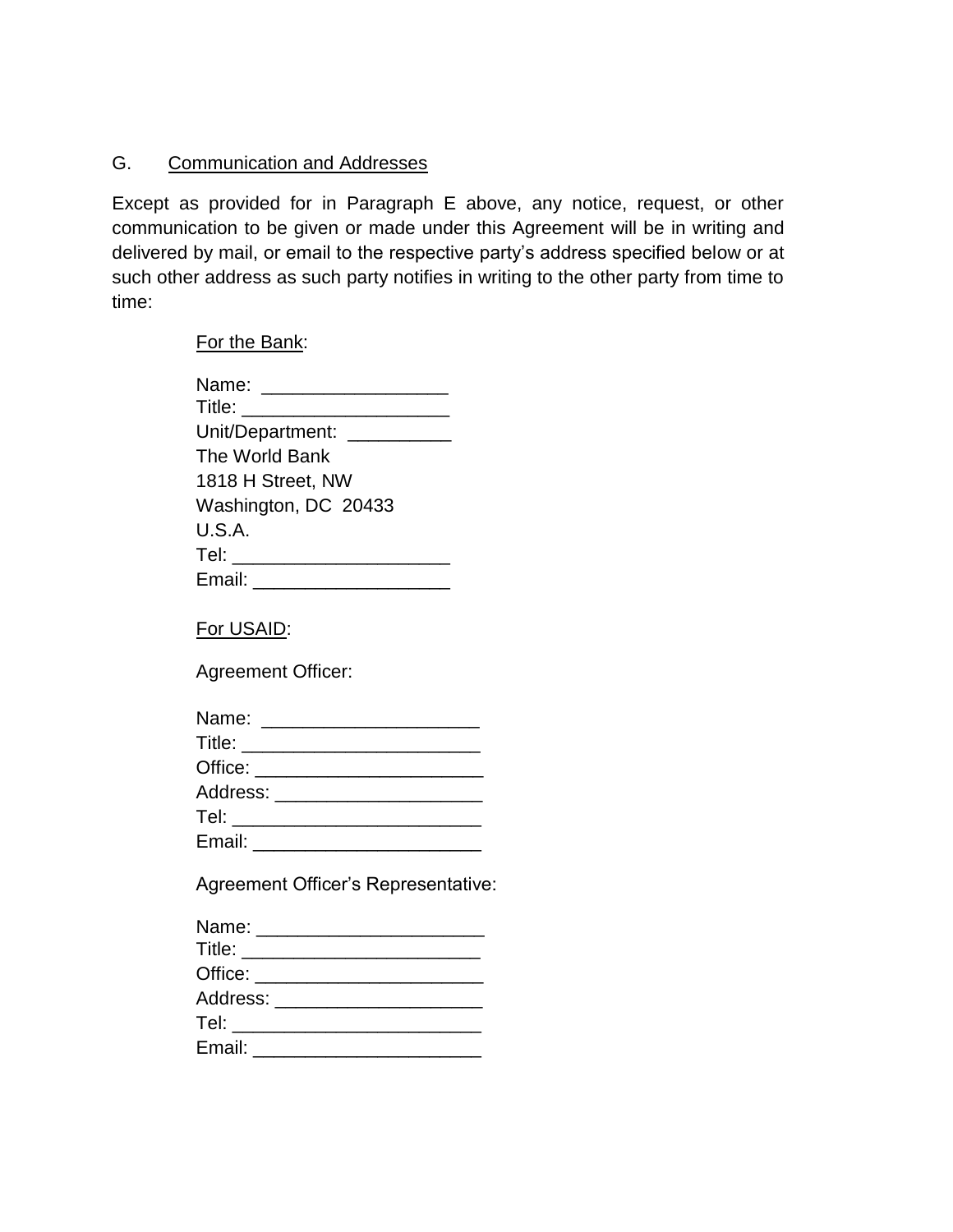#### **Attachment 2**

## *[insert TF name]* **Trust Fund Description**

#### **1. Objectives**

The objectives of the Trust Fund are:

#### **\_\_\_\_\_\_** *[insert TF objectives]*

#### **2. Activities**

The activities to be financed by the Trust Fund are:

2.1. Bank-executed activities, for which the Bank has implementation responsibility:

#### **\_\_\_\_\_\_** *[insert BETF components / activities]*

[[x] Program management and administration activities for the Trust Fund, including but not limited to, supporting any program governance arrangements and Trust Fund related meetings; planning and executing work plans and budgets; managing communications and conducting outreach; disseminating lessons learned; reporting on progress; and monitoring and evaluating the program.<sup>[9]</sup>

[[x] Management and administration activities for the Trust Fund, including but not limited to, supporting Trust Fund related meetings; planning and executing work plans and budgets; managing communications and conducting outreach; disseminating lessons learned; reporting on progress; and monitoring and evaluating the activities.]<sup>10</sup>

[[x] **Implementation Support**. Provide implementation support to Recipient-executed activities]<sup>11</sup>

2.2. [Recipient-executed activities, for which one or more Recipients (as defined in Annex 2) have implementation responsibility:

#### **\_\_\_\_\_\_** *[insert RETF components / activities]*

#### **3. Eligible Expenditures**<sup>12</sup>

 $\overline{\phantom{a}}$ 9 Include as a BETF component for programmatic trust funds.

<sup>10</sup> Include as a BETF component for freestanding trust funds.

<sup>11</sup> Include as BETF, if RE activities are envisaged.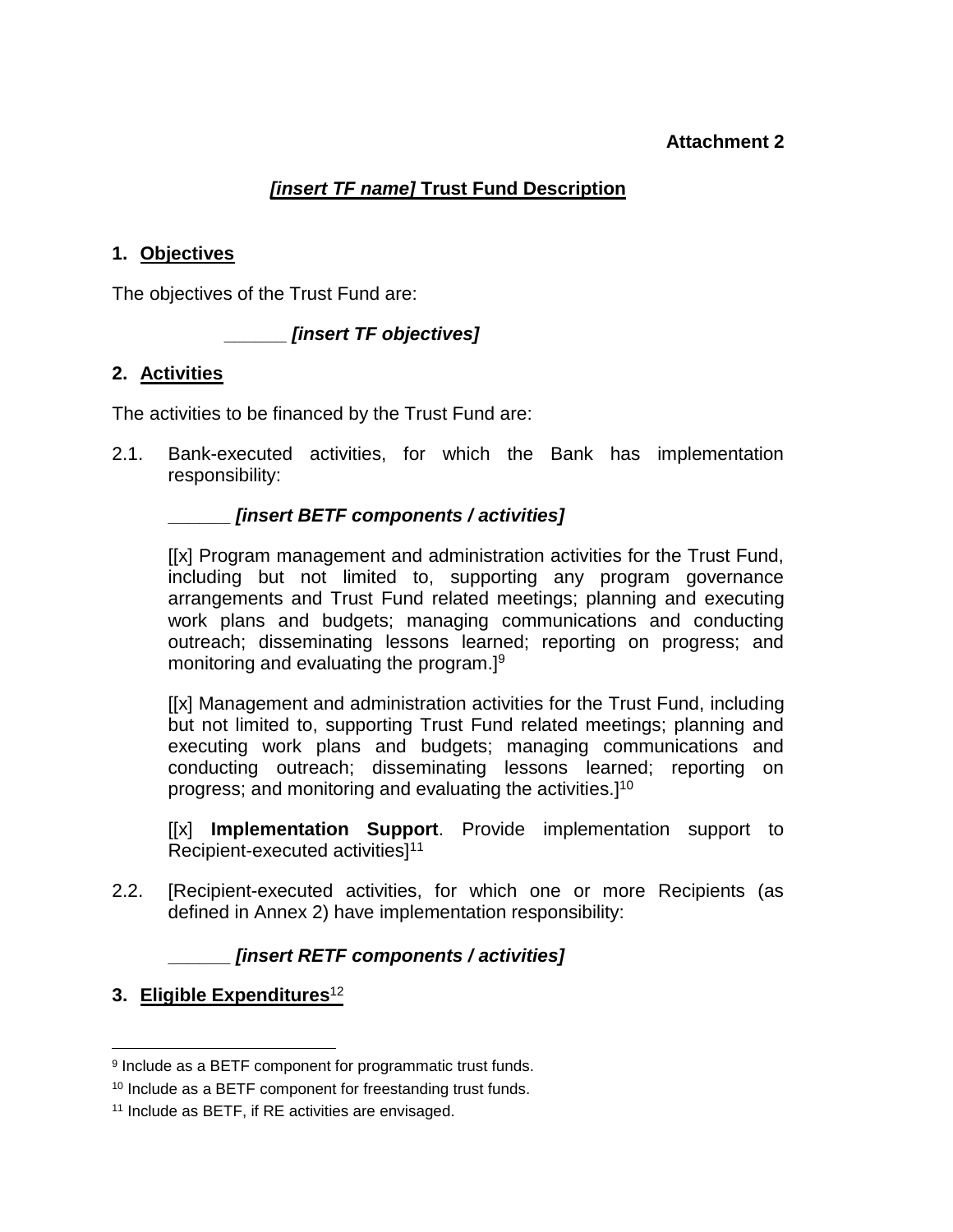- 3.1. For Bank-executed activities, the Trust Fund funds may be used to finance:<sup>13</sup>
	- (a) staff costs (excluding short term consultants and temporaries);
	- (b) short-term consultants and temporaries;
	- (c) contractual services;
	- (d) equipment and office premises lease cost;
	- (e) equipment purchased;
	- (f) media, workshops, conferences, and meetings; and
	- (g) travel expenses.
- 3.2. For purposes of this paragraph 3: (i) "staff costs (excluding short term consultants and temporaries)" includes salaries, benefits and the Indirect Rate charged to the Trust Fund as applicable under Bank policies and procedures; and (ii) "short term consultants and temporaries" includes fees and the Indirect Rate charged to the Trust Fund as applicable under Bank policies and procedures.<sup>14</sup>
- 3.3. The "Indirect Rate" means the indirect rate, defined as a percentage of personnel costs and available at the *Development Partner Center* website, as such rate may be revised from time to time by the Bank and applied to this Trust Fund, in accordance with its policies and procedures.
- 3.4. For Recipient-executed activities, the Trust Fund funds may be used to finance eligible expenditures in accordance with the Bank's applicable policies and procedures.

#### **4. Indicative Results Framework**

 $\overline{a}$ 

4.1. An indicative Results Framework for the activities financed by the Trust Fund prepared by the Bank (the "Results Framework"), in consultation with USAID, will be available at the *Development Partner Center* website. Such Results Framework may be revised by the Bank from time to time, in consultation with USAID, and will be used for monitoring and evaluation purposes only.

<sup>12</sup> If the TF disburses only on a BETF basis, include sub-paragraphs 3.1, 3.2 and 3.3 only. If the TF disburses on a combined BETF and RETF (hybrid) basis, include sub-paragraphs 3.1, 3.2 and 3.3 and 3.4.

<sup>&</sup>lt;sup>13</sup> Applicable eligible expense categories for Bank-executed activities will be included.

<sup>&</sup>lt;sup>14</sup> Insert the necessary definitions in accordance with the selection made in paragraph 3.1 above.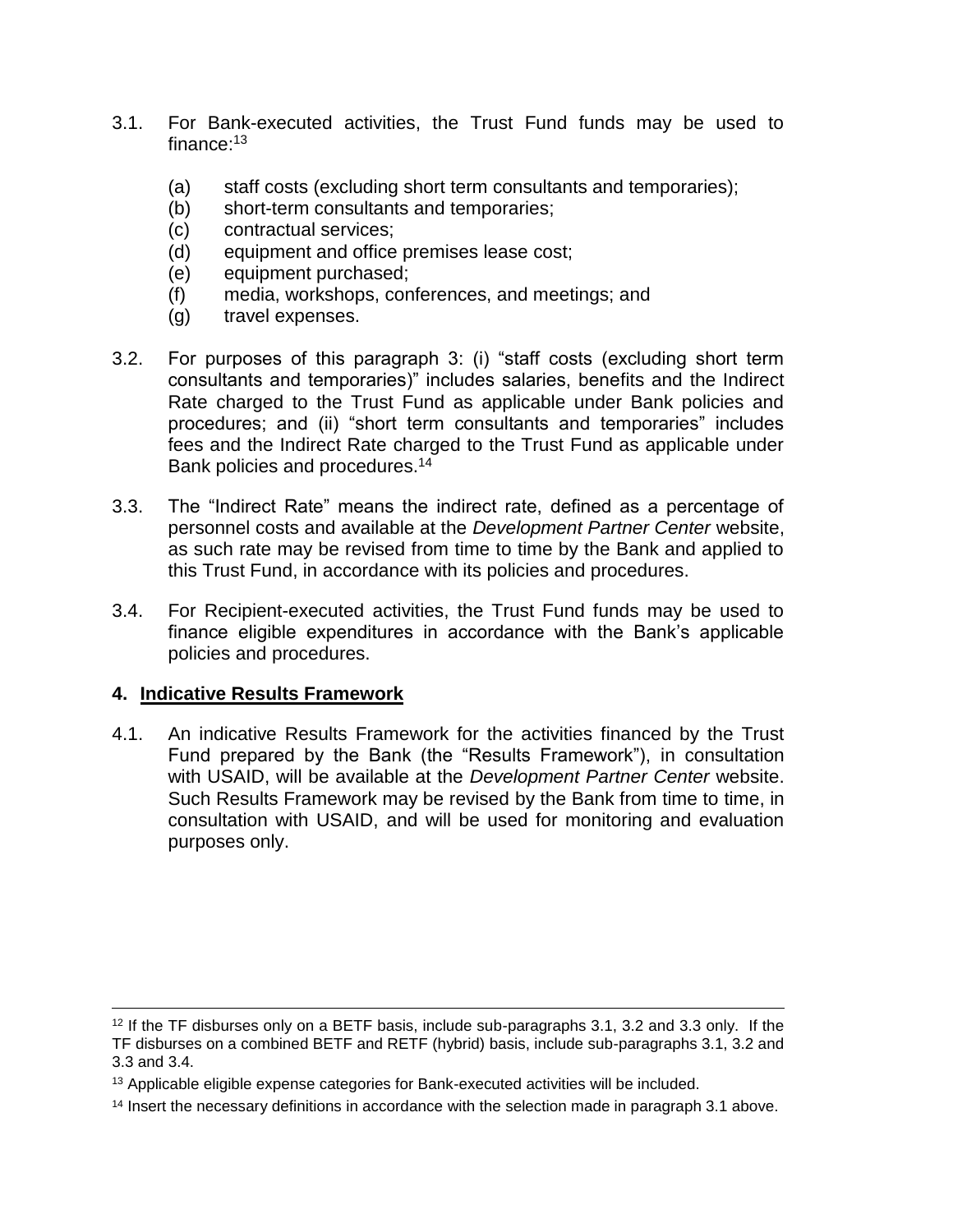## **ATTACHMENT 3**

#### **MANDATORY STANDARD PROVISIONS FOR COST-TYPE AGREEMENTS BETWEEN USAID AND THE WORLD BANK**

#### **Allowable Costs (August 2018)**

- **a.** The Bank must use funds provided under the Agreement for costs incurred in carrying out the purposes of the Agreement which are reasonable, allocable, and allowable.
	- **1)** "Reasonable" means the costs do not exceed those that would ordinarily be incurred by a prudent person in the conduct of normal business.
	- **2)** "Allocable" means the costs are necessary to the award.
	- **3)** "Allowable" means the costs are reasonable and allocable, and conform to any limitations set forth in the Agreement.
- **b.** The Bank is encouraged to obtain the Agreement Officer's written determination in advance whenever the Bank is uncertain as to whether a cost will be allowable.

#### **Amendment (World Bank August 2018)**

The parties may amend the Agreement by mutual agreement, by formal modifications to the basic Agreement document, or by means of an exchange of letters between the Agreement Officer and the Bank.

#### **Non-Liability (World Bank August 2018)**

USAID does not assume liability for any third-party claims for damages arising out of the Agreement.

#### **Notices (World Bank August 2018)**

Any notice given by USAID or the Bank will be sufficient only if in writing and delivered in person, mailed, or transmitted electronically by email or fax. Notices to USAID should be sent to the Agreement Officer at the address specified in the Agreement and to any designee specified in the Agreement. Notices to the Bank should be sent to the Bank's address shown in the Agreement or to such other address designated in the Agreement.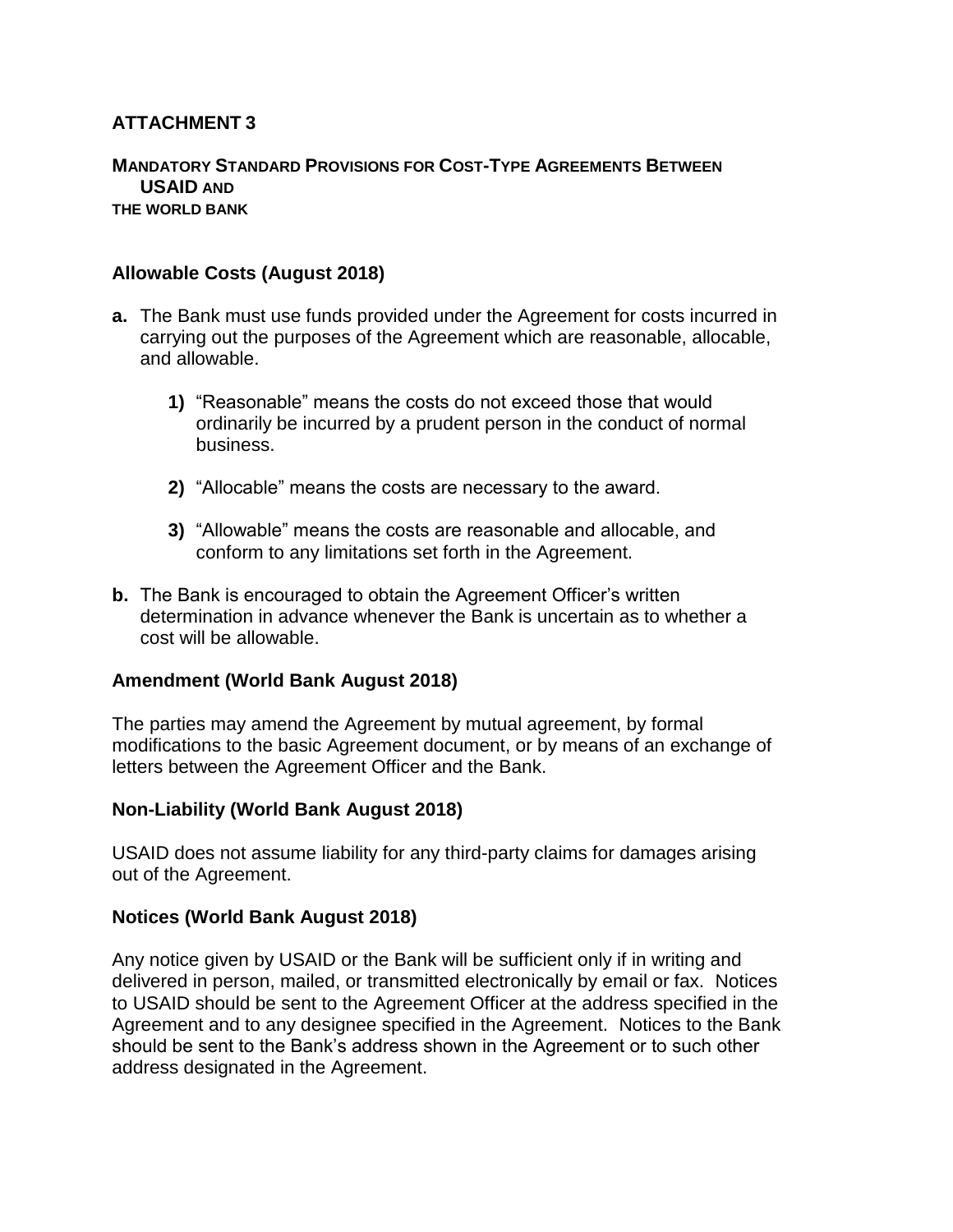Notices will be effective when delivered in accordance with this provision, or on the effective date of the notice, whichever is later.

## **Payment (Periodic Advance) (World Bank August 2018)**

- **a.** Periodic advances will be limited to the minimum amounts needed to meet the Bank's current disbursement needs and must be scheduled so that the funds are available to the Bank as close as is administratively possible to the actual disbursements by the Bank for program costs. Periodic advance requests may be established to meet the Bank's cash requirements for periods up to 90 days.
- **b.** The Bank may submit requests for advances to the paying office specified in the Agreement as often as may be necessary to meet ongoing disbursing needs. An advance may not exceed 90 days disbursing needs. Requests must state the estimated disbursements to be made during the period covered by the request, the estimated balance of cash on hand from prior advance requests, and the advance amount being requested. Cash advances made by the Bank or the Bank's field organizations must conform substantially to the same standards of timing and amount that apply to cash advances by USAID to the Bank (*i.e.,* up to 90 days to satisfy disbursing needs).
- **c.** The Bank must submit an **[SF-425, Federal Financial Report](https://www.usaid.gov/sites/default/files/documents/1868/SF-425%20%28Federal%20Financial%20Report%29%20%28Replaces%20SF-269%29.pdf)** (quarterly), no later than 30 days after the end of the period, to the paying office specified in the Agreement in order to liquidate advances outstanding. The report must show disbursements, advances received, and any cash remaining on hand for the period covered by the report. Within 180 days following the expiration of the Agreement, the Bank must submit a final **[SF-425, Federal Financial](https://www.usaid.gov/sites/default/files/documents/1868/SF-425%20%28Federal%20Financial%20Report%29%20%28Replaces%20SF-269%29.pdf)  [Report](https://www.usaid.gov/sites/default/files/documents/1868/SF-425%20%28Federal%20Financial%20Report%29%20%28Replaces%20SF-269%29.pdf)**, showing total disbursements, total advances received, and any cash remaining on hand, which the Bank must refund to USAID. Failure to provide these quarterly reports may result in the suspension, disruption, or termination of additional payments.

#### **Audit and Records (World Bank August 2018)**

The Bank will maintain separate records and ledger accounts in respect of the funds deposited in the Trust Fund and disbursements made therefrom.

The Bank will furnish to USAID current financial information relating to receipts, disbursements, and fund balance in United States dollars with respect to the Agreement in the Trust Fund via the World Bank's *Development Partner Center* website, which will be updated quarterly. Within six (6) months after all commitments and liabilities under the Agreement have been satisfied and the Trust Fund has been closed, the final financial information relating to receipts,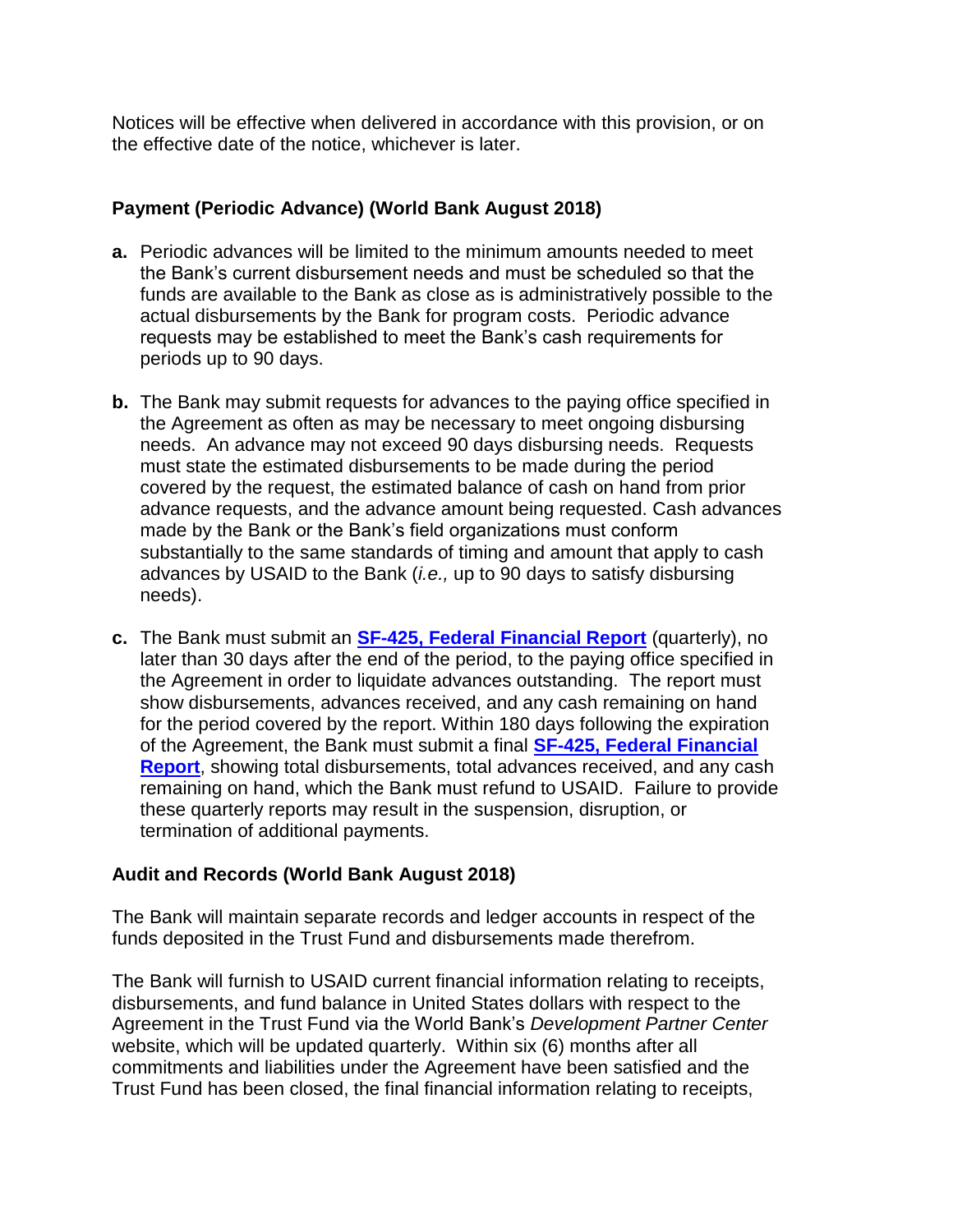disbursements and fund balance in United States dollars with respect to the Agreement will be made available to USAID via the World Bank's *Development Partner Center* website.

The Bank will provide to USAID, via the *Development Partner Center* website, within six (6) months following the end of each Bank fiscal year, an annual single audit report, comprising (1) a management report together with an audit opinion from the Bank's external auditors concerning the adequacy of internal control over cash-based financial reporting for all cash-based trust funds as a whole; and (2) a combined financial statement for all cash-based trust funds together with the Bank's external auditor's opinion thereon. The cost of the single audit will be borne by the Bank.

If USAID wishes to request, on an exceptional basis, a financial statement audit by the Bank's external auditors of the Trust Fund, USAID and the Bank will first consult as to whether such an external audit is necessary. The Bank and USAID will agree on the appropriate scope and terms of reference of such audit. Following agreement on the scope and terms of reference, the Bank will arrange for such external audit and will provide a copy to USAID. The costs of any such audit, including the internal costs of the Bank with respect to such audit, will be paid by USAID.

[The Bank will provide USAID with copies of all financial statements and auditors' reports received by the Bank from the recipient[s] pursuant to its Grant Agreement[s].<sup>15</sup>

## **Refunds (World Bank August 2018)**

 $\overline{\phantom{a}}$ 

- **a.** If the Bank earns interest on Federal advances before expending the funds for program purposes, the Bank must remit the interest annually to USAID.
- **b.** Funds obligated by USAID, but not disbursed to the Bank before the award expires or is terminated will revert to USAID, except for funds committed by the Bank to a legally binding transaction applicable to the Agreement. Any funds advanced to, but not disbursed by, the Bank before the Agreement's expiration or termination must be refunded to USAID, except for funds committed by the Bank to a legally binding transaction applicable to the Agreement.
- **c.** If, at any time during the life of the Agreement, or as a result of an audit conducted under the provisions of this Agreement, it is discovered that USAID funds provided under the Agreement have been expended for purposes not in accordance with the terms of the Agreement, then the Bank must refund the amount to USAID as determined by the Bank's policies and procedures, which provide for such reimbursement if the misuse of funds is a

<sup>&</sup>lt;sup>15</sup> Add this section if the Trust Fund finances Recipient-executed activities.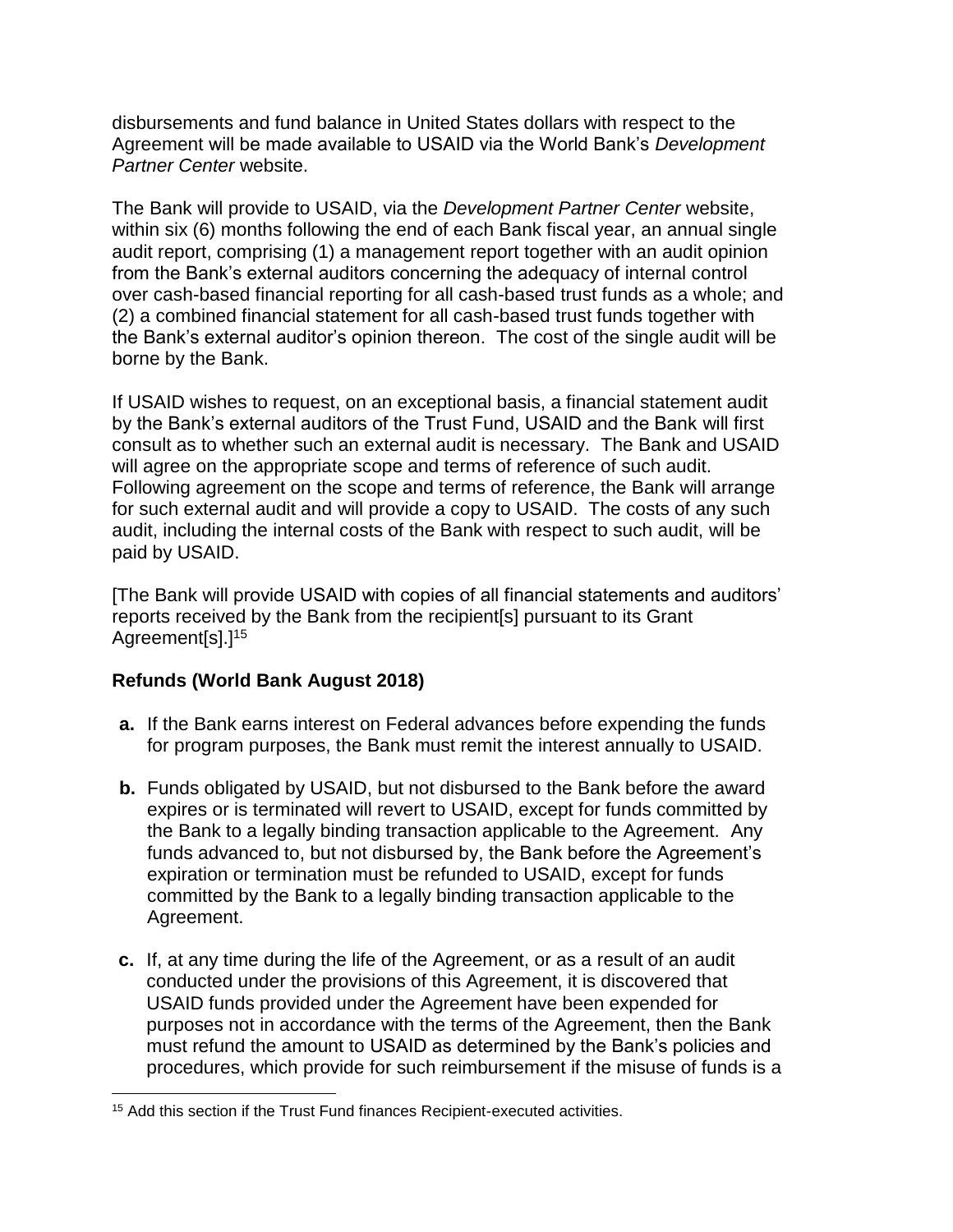substantive deviation rather than procedural and falls within the Bank's exercise of its responsibilities, and by the parties in accordance with the dispute resolution provisions of this Agreement.

#### **Trust Fund Budget Limitations and Revisions (World Bank August 2018)**

- **a.** The approved indicative Budget is the financial expression of the Bank's program. USAID is not obligated to reimburse the Bank for any costs incurred in excess of the total amount obligated under the Agreement.
- **b.** The Bank must immediately request approval from the Agreement Officer when there is reason to believe that, within the next 30 calendar days, a revision of the approved Budget will be necessary for any of the following reasons:
	- **1)** To change the scope or the objectives of the program or to add any new activity.
	- **2)** To revise the funding allocated among program components by more than ten percent (10%) of the total budget amount unless the Agreement states otherwise.
	- **3)** Additional funding is needed.
	- **4)** The Bank expects the amount of USAID authorized funds to exceed its needs by more than \$20,000 or ten percent (10%) of the Agreement, whichever is greater.
- **c.** The Bank will not be obligated to continue performance under the Agreement (including actions under the "Termination Procedures" provision) or otherwise to incur costs in excess of the amount obligated under the Agreement, unless and until the Agreement Officer notifies the Bank in writing that the obligated amount has been increased and specifies the new Agreement total amount.

## **Termination Procedures (World Bank August 2018)**

The Agreement may be terminated by either party, in whole or in part, at any time with 90 days written notice of termination. After receiving a termination notice from the Agreement Officer, the Bank must take immediate action to cease all expenditures financed under the Agreement and to cancel all unliquidated obligations if possible. The Bank may not enter into any additional obligations under the Agreement after receiving the notice of termination, other than those reasonably necessary to affect the close out of the Agreement. Except as provided below, no further reimbursement will be made after the effective date of termination. As soon as possible, but in any event no later than 120 days after the effective date of termination, the Bank must repay to USAID all unexpended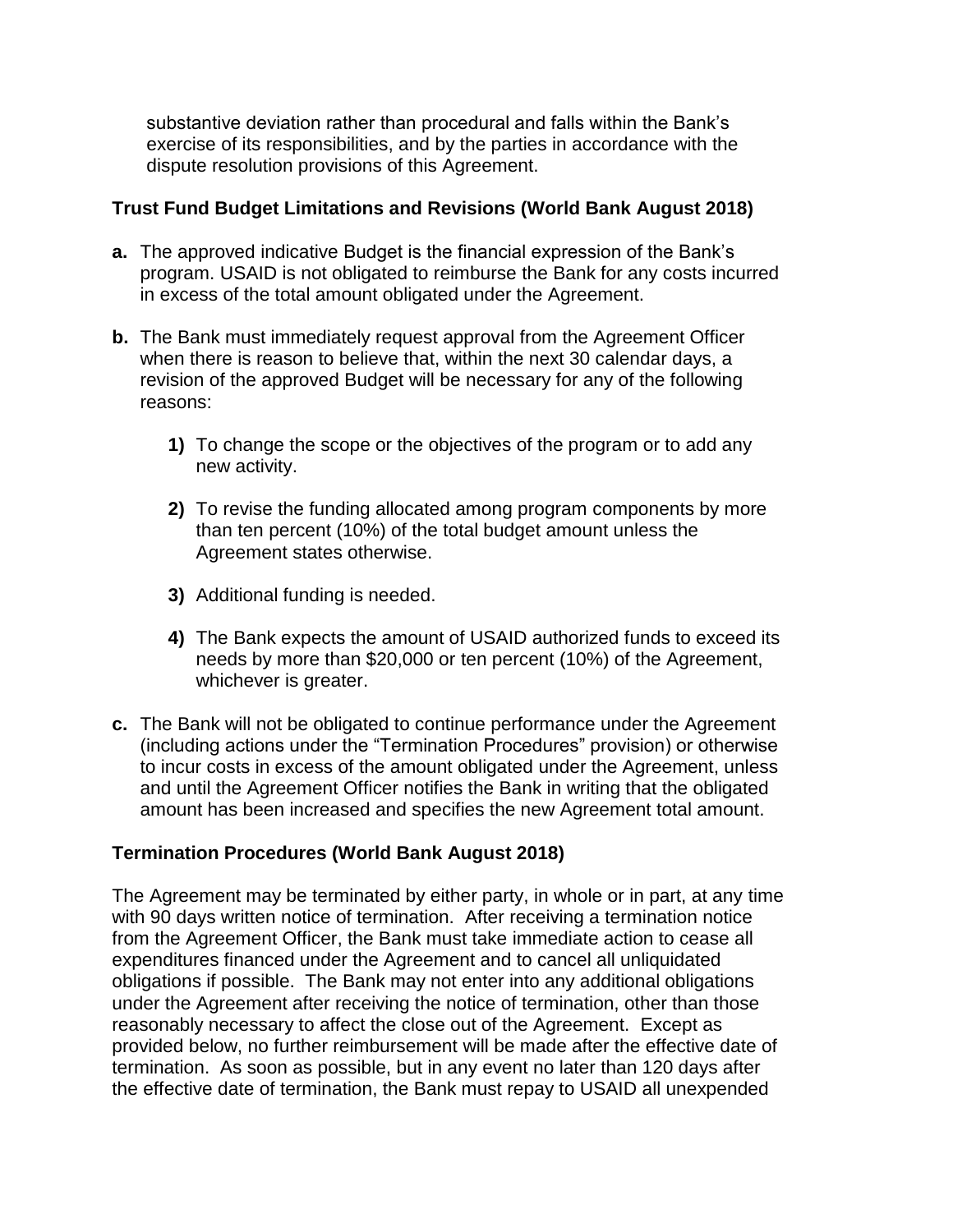USAID funds that are not otherwise obligated by a legally binding transaction applicable to the Agreement. If the funds paid by USAID to the Bank before the effective date of termination are not sufficient to cover the Bank's obligations under a legally binding transaction, then the Bank may submit a written claim for such amount to USAID within 120 days after the effective date of termination. The Agreement Officer will determine the amount(s) to be paid by USAID to the Bank under the claim in accordance with the "Allowable Costs" provision of the Agreement and eligible expenditures and activities set out in Attachment 2.

## **Financial Management, Procurement, and Evaluation (World Bank August 2018)**

To the extent not inconsistent with other provisions of the Agreement, USAID and the Bank understand that funds made available to the Bank must be administered in accordance with the Bank's own policies and procedures, including its financial, procurement, and evaluation policies and procedures.

## **Dispute Resolution (World Bank August 2018)**

USAID and the Bank will use their best efforts to amicably settle any dispute, controversy, or claim that results from, or relates to, the Agreement.

## **Title to and Disposition of Property (World Bank August 2018)**

Ownership of equipment, supplies, and other property purchased with funds under the Agreement will vest in the Bank during the life of the Agreement. At the end of the Agreement, property financed under the Agreement will be transferred in accordance with the Bank's policies and procedures.

#### **Disability Policy (World Bank August 2018)**

The Bank has an established practice of not discriminating against persons with disabilities in the implementation of Bank's activities and hiring of Bank's staff. Consistent with its policies, procedures, and guidelines and depending on the scope of the activities, the Bank commits to include men and women with disabilities and benefit children with disabilities for activities funded under the Agreement.

#### **Terrorist Financing Clause (World Bank August 2018)**

Recognizing the obligations of the United States and other member countries under various United Nations Security Council Resolutions to take measures to prevent financing of terrorists, the Bank undertakes to use reasonable efforts, consistent with the agreement establishing the Bank and its own policies, including those pertaining to combating financing for terrorists, to ensure that the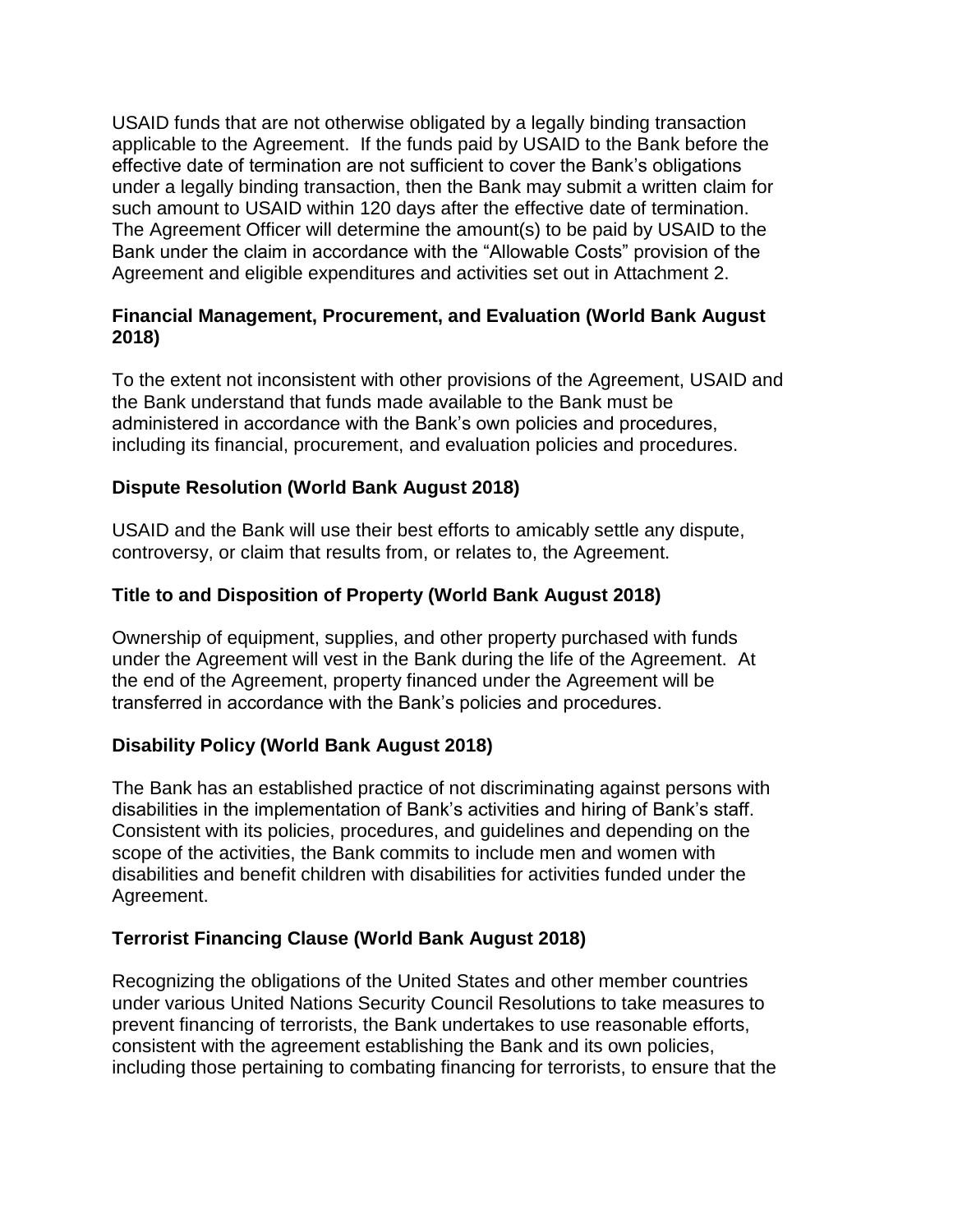funds provided under the Agreement are used for their intended purposes and are not diverted to terrorists or their agents.

To the extent the Bank uses the funding provided by USAID under the Agreement for the purpose of providing funding to other entities, the Bank will include a provision in each such sub-agreement/subcontract that the entity:

- **a.** Will not use the proceeds of the award or contract for the purpose of any payment to persons or entities, or for the import of goods, if such payment or import, to the Bank's knowledge or belief, is prohibited by a decision of the United Nations Security Council taken under **Chapter VII of the Charter of the United Nations [\(http://www.un.org/en/sections/un-charter/chapter](http://www.un.org/en/sections/un-charter/chapter-vii/)[vii/\)](http://www.un.org/en/sections/un-charter/chapter-vii/),** including under **S/RES/1373(2001) [\(http://www.un.org/en/sc/ctc/specialmeetings/2012/docs/United Nations](http://www.un.org/en/sc/ctc/specialmeetings/2012/docs/United%20Nations%20Security%20Council%20Resolution%201373%20(2001).pdf)  [Security Council Resolution 1373 \(2001\).pdf\)](http://www.un.org/en/sc/ctc/specialmeetings/2012/docs/United%20Nations%20Security%20Council%20Resolution%201373%20(2001).pdf)** and related resolutions, and
- **b.** Will include a corresponding provision in any sub-tier agreements that the entity enters into with other entities using USAID funding under this award.

## **Reporting of Foreign Taxes (World Bank August 2018)**

The Bank is not subject to taxation of activities implemented under the Agreement based on its privileges and immunities as a public international organization (PIO). Funding provided under the Agreement provided may not be used to pay taxes.<sup>16</sup>

#### **Prohibition on Assistance to Drug Traffickers (World Bank August 2018)**<sup>17</sup>

The Agreement will be administered in accordance with the Bank's applicable policies and procedures, as the same may be amended from time to time, including its framework to prevent and combat fraud and corruption and its screening procedures to prevent the diversion of Bank resources to drug traffickers, in line with the Bank's obligations to give effect to the relevant decisions of the Security Council, taken under Chapter VII of the Charter of the United Nations. USAID acknowledges that this provision does not create any obligations of the Bank under the anti-drug trafficking and asset control laws, regulations, rules and executive orders of an individual member country that may apply to USAID, nor will it be deemed a waiver, express or implied, of any of the privileges and immunities of the Bank.

 $\overline{\phantom{a}}$ <sup>16</sup> Taxes should not be included as an eligible cost category in the Schedule.

<sup>&</sup>lt;sup>17</sup> Only needs to be included for activities in a list of countries as set by USAID yearly. This language is proposed by the Bank and will need to be negotiated by the Bank and USAID GC/RLO as appropriate to the Agreement activities.